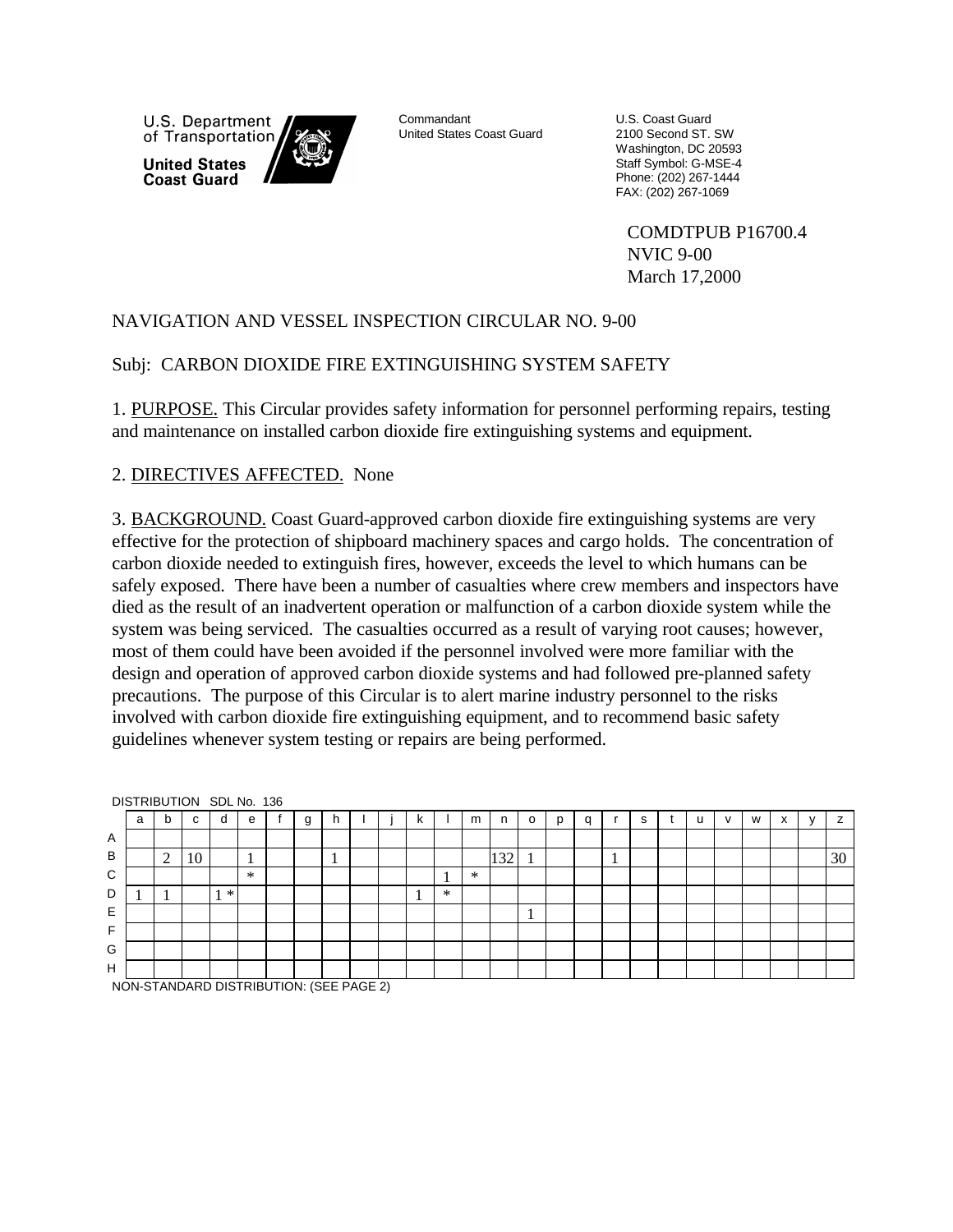## NAVIGATION AND VESSEL INSPECTION CIRCULAR NO.9-00

4. IMPLEMENTATION. Enclosure (1) is a generic safety guide for persons performing inspection, testing, maintenance or repair of installed carbon dioxide fire extinguishing systems. Officers in Charge, Marine Inspection, are encouraged to bring this Circular to the attention of appropriate individuals in the marine industry within their zones. Coast Guard personnel routinely exposed to installed carbon dioxide extinguishing systems should become familiar with this circular and apply the recommended safety procedures, as necessary, in their regular work activities.

issistant Commandant for Narine Safety and Environmental Protection

Encl: (1) Safety Guide for Installed Carbon Dioxide Fire Extinguishing Systems

Non-Standard Distribution:

- C:e New Orleans (90); Hampton Roads (50); Baltimore (45); San Francisco (40); Philadelphia, Port Arthur, Honolulu, Puget Sound (35); Miami, Houston, Mobile, Long Beach, Morgan City, Portland OR (25); Jacksonville, Long Island Sound (20); Boston, Portland ME, Charleston, Galveston, Anchorage (15); Cleveland (12); Louisville, Memphis, Paducah, Pittsburgh, St. Louis, Savannah, San Juan, Tampa, Buffalo, Chicago, Detroit, Duluth, Milwaukee, San Diego, Juneau, Valdez (10); Providence, Huntington, Wilmington, Corpus Christi, Toledo, Guam, Sault St. Marie (5).
- C:m New York (70); Sturgeon Bay (4).
- D:d Except Baltimore, Moriches, and Grand Haven.
- D:l CG Liaison Officer MILSEALIFTCOMD (Code N-7CG), CG Liaison Officer RSPA (DHM-22), CG Liaison Officer MARAD (MAR-742), CG Liaison Officer JUSMAGPHIL, CG Liaison Officer ABS, Maritime Liaison Office Commander U.S. Naval Forces Central Command (1).

ABS Americas (20). NOAA Fleet Inspection Office (1). U.S. Merchant Marine Academy (1).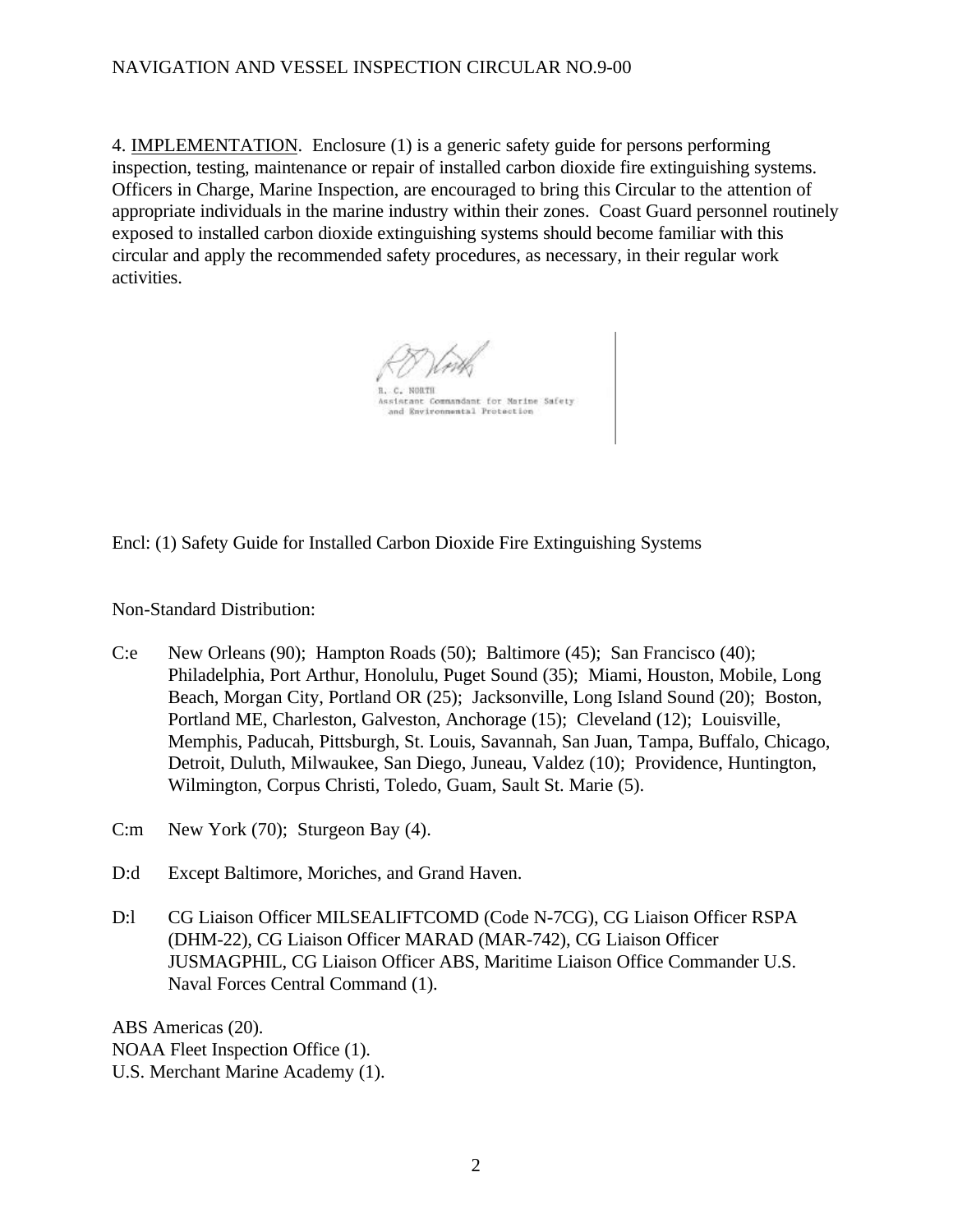# SAFETY GUIDE FOR INSTALLED CARBON DIOXIDE FIRE EXTINGUISHING **SYSTEMS**

1. INTRODUCTION. This safety guide is provided for persons witnessing or performing testing, maintenance, repair or other service work on installed carbon dioxide fire extinguishing systems. It is generic in nature and is not intended to supersede any Federal or local safety regulations or manufacturer's instructions. It is provided as supplemental information for personnel to evaluate the safety of individual workplace conditions aboard vessels. In addition to the safety information contained in this guide, a sample checklist is provided that may be used to verify the completeness of the evaluation. The guide covers high-pressure carbon dioxide systems where the extinguishing agent is stored in Department of Transportation (DOT) approved cylinders. This guide also addresses low-pressure systems, however the specialized nature of these systems makes it very important that approved manufacturer's instructions be obtained before beginning work on them.

2. HEALTH HAZARDS OF CARBON DIOXIDE. Carbon dioxide is a colorless, odorless atmospheric gas. When used in fire extinguishing systems, the gas is liquefied and either stored in DOT approved cylinders at a high pressure or in a large refrigerated American Society of Mechanical Engineers (ASME) approved pressure vessel at a lower pressure. At 70° F (21° C), high-pressure carbon dioxide cylinders are under a pressure of approximately 850 psi (5860 kPa). Refrigerated low-pressure systems maintain their supply of carbon dioxide at  $0^{\circ}$  F (-18 $^{\circ}$  C), at a pressure of 300 psi (2069kPa). When released into the protected space, each pound of carbon dioxide liquid expands to form approximately nine cubic feet (0.254 cubic meters) of carbon dioxide gas at ambient temperature. Carbon dioxide gas is 1.5 times heavier than air of the same temperature.

Carbon dioxide gas is present in the atmosphere at a concentration of approximately 0.03 %. Shipboard fire extinguishing systems are designed for a minimum concentration of 34 %. If humans are exposed to elevated levels of carbon dioxide, an increase in respiration rate will happen when the concentration of carbon dioxide exceeds 3 %. The increase in breathing rate will continue until a level of approximately 6 to7% is reached. A carbon dioxide concentration of 6 to 7% is considered the maximum level that humans can be exposed to without harmful effects. Exposure to concentrations approaching 9 to10% will cause a rapid decrease in the breathing rate, resulting in unconsciousness and ultimately death. Because the quantity of carbon dioxide required for fire extinguishing systems is well above that required to cause serious injury or death to humans, spaces that are protected by such systems must be evacuated before the extinguishing agent is released. Careful attention must also be paid to areas where carbon dioxide could be inadvertently discharged. On marine systems, the agent storage containers are typically located in a separate storage room outside the protected spaces, and the extinguishing gas is piped to the protected spaces. If a malfunction occurs that releases carbon dioxide into the storage room or if a leak occurs in another intermediate area, dangerous carbon dioxide concentrations could result.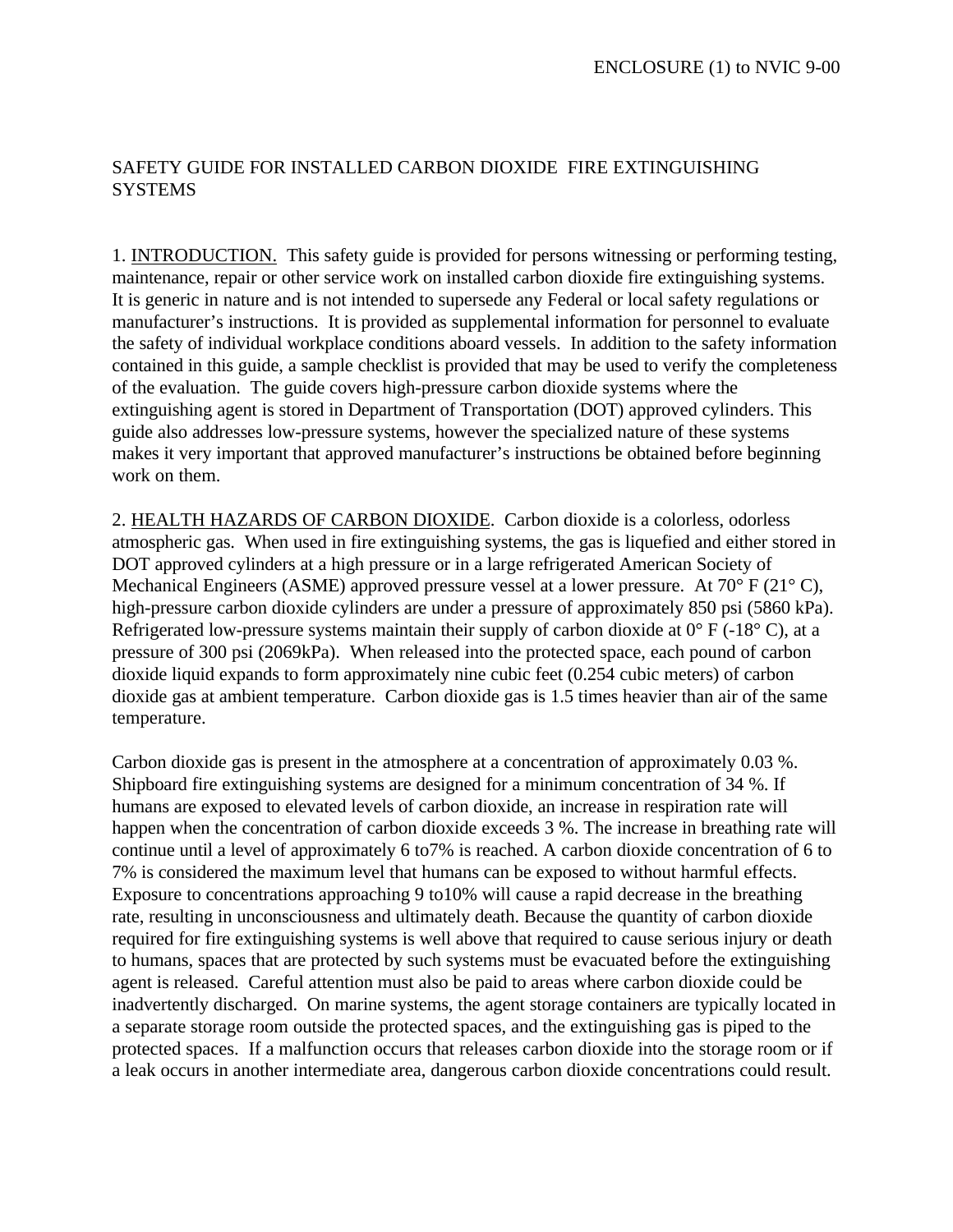When carbon dioxide is discharged, part of the liquid forms a vapor while some of the liquid converts to snow or dry ice. The temperature of the dry ice is around  $-110^{\circ}$  F ( $-79^{\circ}$  C). If the dry ice comes into skin contact it may result in a "frost-burn" type injury. Personnel should be instructed not to handle any residual snow or dry ice which might remain after a system discharge.

3. SYSTEM DESIGN CONSIDERATIONS. When carbon dioxide systems are installed and maintained in accordance with their Coast Guard approved design manuals and system drawings, they are considered very safe and reliable. Problems have occurred when the systems are improperly tested or are field modified or incorrectly returned to operation after servicing. To prevent these problems, all personnel that are involved with maintenance and testing of carbon dioxide systems should have a basic understanding of their design, and of how the remote releasing controls are intended to operate.

The most common types of carbon dioxide systems encountered on inspected vessels are high pressure system that consist of a bank of 100 pound cylinders connected to a common manifold. The manifold connects to the discharge piping and nozzles in the protected space. These systems are generally installed for the protection of spaces such as paint lockers, generator rooms, main and auxiliary machinery spaces and cargo holds. Very large areas, such as ro-ro decks, are usually protected by low pressure type carbon dioxide systems, described below. Low pressure systems are mainly used when a significant quantity of extinguishing agent is needed.

Coast Guard design criteria for both types of systems typically require two separate manual actions to discharge a system. Automatic release is permitted only on "small systems," which protect a maximum hazard of 6,000 cubic feet (145 cubic meters). The manual discharge actions consist of operating two manual pull cables or two pressure operated controls from a remote release station. The remote releasing controls function only to release the system. If the controls are operated, the system discharge cannot be terminated from the remote release station.

On high pressure systems, one remote control operates the discharge heads on the pilot cylinders. Most systems have two pilot cylinders that provide the primary gas pressure to release the remainder of the cylinders connected to the manifold. Operation of the remote release causes the discharge of the carbon dioxide in the pilot cylinders into the manifold. The pressure builds up in the manifold and backfeeds into the other connected cylinders, causing their discharge. There is no other way to release the main cylinder bank. The manifold holds the carbon dioxide until the other remote release is operated to open the manifold stop valve. When the stop valve is opened, the agent in the manifold is released into the discharge piping. The normally closed stop valve is located on the discharge side of the cylinder manifold. Both manual controls must be operated to discharge the system. Thus, if one control is accidentally operated the carbon dioxide may fill the manifold, but will not pass the normally closed stop valve.

On systems where more than one space is protected by a common system, multiple stop valves or selector valves are installed on the manifold to admit the agent to the protected spaces. When the system controls are operated, one discharges the cylinders into the manifold, and the other opens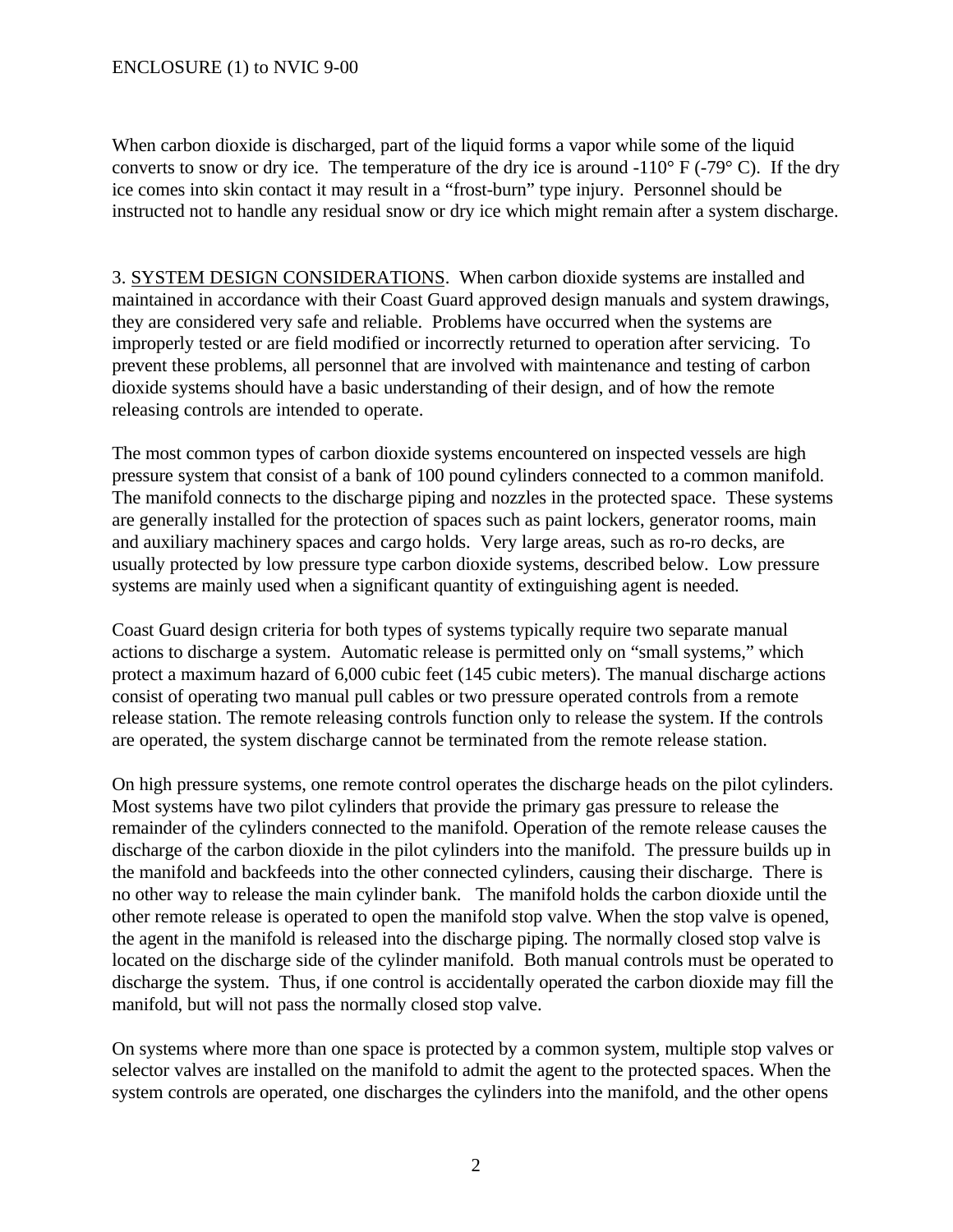only the stop valve to the space where the fire is located. The stop valves for the unaffected spaces remain in the closed position to prevent the inadvertent discharge of carbon dioxide into these areas

For the safety of the occupants of the protected spaces, two additional safety features are required: a time delay device and a pre-discharge warning siren. Both of these devices are located in the system between the manifold and the stop valve. They are activated when the cylinder control is operated. The time delay is a carbon dioxide pressure-operated device that is installed in the manifold to cause a delay of at least 20 seconds before the agent is released, even if the stop valve is operated. The pressure operated warning sirens are arranged so that gas pressure is supplied to the sirens to warn personnel in the protected space of the imminent discharge during the time delay cycle, and allow evacuation before the discharge of agent commences. Note that on vessels where multiple hazards are protected, the warning sirens will only sound in the affected space. There are no valves between the manifold and the sirens.

There are many variations between manufacturers in the design of their high pressure systems and approved releasing controls. Some systems use only pull cables which mechanically open the agent pilot cylinders, while others may use remote pressure operated controls, where gas pressure from small releasing cylinders cause the pilot cylinder valves and system stop valve to open. Almost all systems use two main agent cylinders as pilot cylinders. The pilot cylinders are operated by direct connection to the remote releasing controls. The pilot cylinders and stop valves must also be capable of local manual control in the event the remote controls do not function properly. The remainder of the cylinders connected to the manifold can only be released by the pilot cylinder gas pressure backfeeding from the manifold.

Low-pressure systems consist of a large storage tank that is kept at 0° F by a refrigeration system. A manually operated tank shutoff valve and a master valve are installed on the discharge manifold. The tank shutoff valve is normally locked open except during system servicing. The master valve is normally closed and is operated by the remote manual release stations. One or more selector or stop valves are installed in the discharge piping downstream of the master valve. The selector valves direct the carbon dioxide flow into the correct protected spaces. Each selector valve is operated by a remote manual release control. Low pressure systems have two manual controls at each remote release station. One control opens the master valve, permitting carbon dioxide pressure to flow into the manifold up to the selector valves. Operation of the second control typically supplies pressure to the warning sirens in the affected space, pressure operated switches to stop ventilation fans and fuel pumps and the pre-discharge time delay. After the time delay cycle is completed, the gas pressure is then applied to the operating mechanism of the selector valve, causing it to open and discharge carbon dioxide into the protected space. Because lowpressure systems are usually designed for the protection of multiple spaces, the quantity of agent discharged will vary between the protected spaces. The pneumatic timer for each selector valve also includes a discharge timer which keeps the selector valve open for a pre-determined length of time and then automatically closes the selector valve. To permit discharge of the system in case of failure of the normal control devices, both the master valves and the selector valves are equipped with devices which by-pass the normal operating mechanisms and directly cause discharge of carbon dioxide into the protected space. Over the years, various control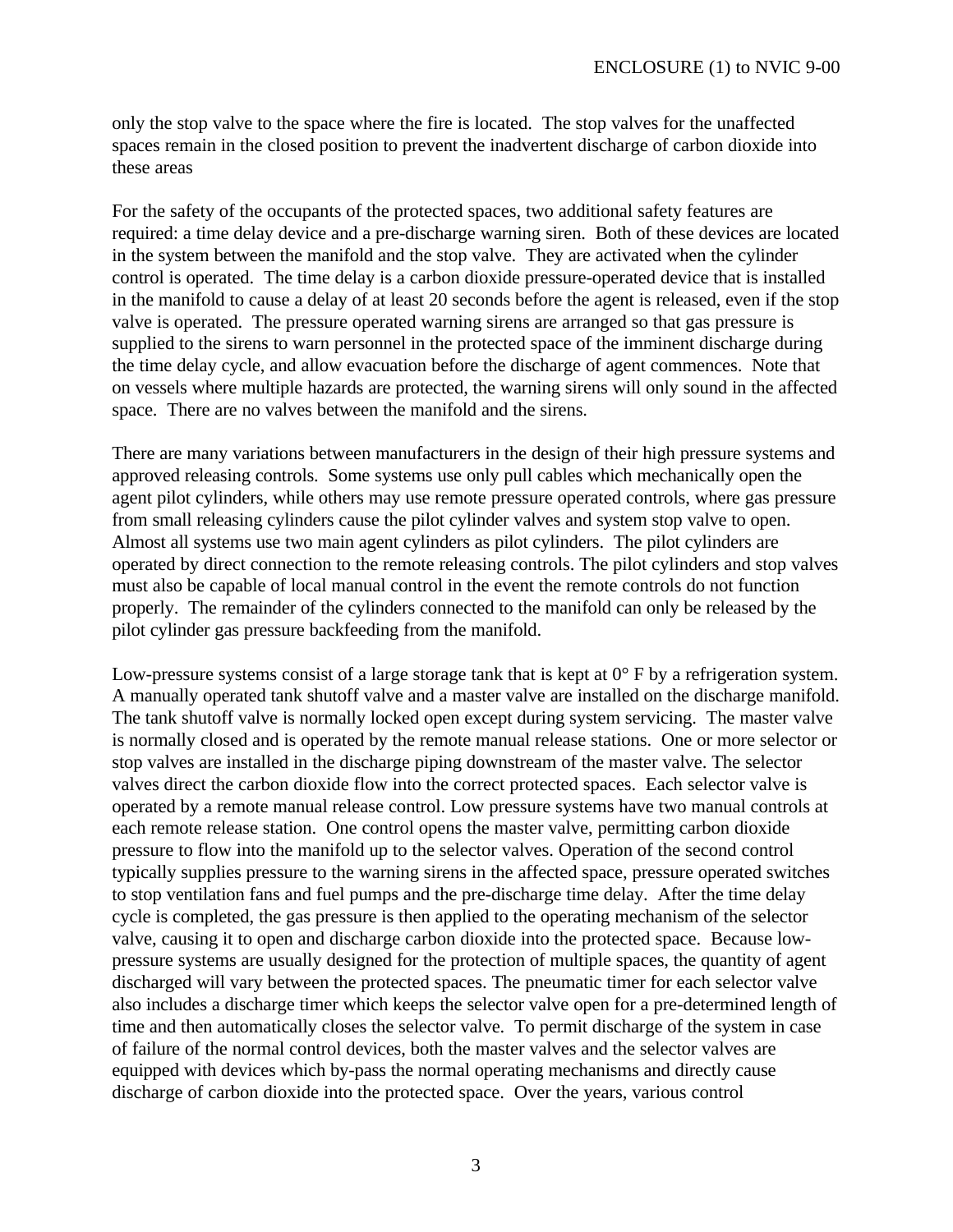#### ENCLOSURE (1) to NVIC 9-00

arrangements have been used for low pressure systems. Many variations can be found still in service; it is therefore essential for the service technicians to fully understand the operation of the system before beginning work.

4. SAFETY CONSIDERATIONS. Whenever carbon dioxide systems are taken out of service for testing or recharge, strict safety precautions must be followed to prevent the possibility that individuals performing or witnessing the activities are placed at risk. The following paragraphs offer general safety recommendations to avoid accidental exposure to personnel. Because each carbon dioxide system is engineered for the particular vessel on which it is installed, it is difficult to envision all possible safety risks. This guide provides general information that should be considered and applied on a case-by-case basis.

- Most accidents related to the testing or recharge of installed carbon dioxide systems are attributable to personnel errors. It is therefore critical that all persons working on the system must be fully knowledgeable in its operation and repair. The service technicians should be able to demonstrate previous experience with marine carbon dioxide systems, and in particular must be knowledgeable with the specific components and equipment used on the installed system. Factory training or approval as a factory authorized service agent by the manufacturer of the system is recommended.
- If the system protects multiple spaces, be aware of the possibility of split discharges. In some instances, stop valve failures or crossed releasing controls have resulted in the discharge of carbon dioxide into the wrong protected space. As a precaution, personnel must be evacuated from all of the protected spaces, not just the space being tested. This consideration is particularly important for low pressure systems, where the agent storage tank typically remains connected to the discharge piping during servicing. High pressure systems where the cylinders are disconnected from the manifold do not pose a similar risk.
- All personnel must be evacuated from the protected spaces while any service, however minimal, is performed. Only trained personnel wearing self contained breathing apparatus (SCBA), should be permitted in the protected spaces, if absolutely necessary. Despite taking all precautions when servicing a system, there is always a possibility of a component malfunction that could result in a system release. In cases where the agent storage tank or high pressure cylinders are completely disconnected from the manifold before testing, the need for evacuation should be determined on a case-by-case basis. Generally, extinguishing systems are tested in port while other maintenance activities are being performed on the vessel. During these maintenance activities, timely evacuation from the protected spaces may be hindered by temporary equipment stowed in the passageways, or because the work is being performed in the bilges or in other restricted locations. By removing all personnel from the protected spaces before work is begun, the chances of a life threatening accident are limited. Consideration should also be given to areas where the carbon dioxide could leak. Because it is heavier than air, the gas will travel to the lower levels of the vessel.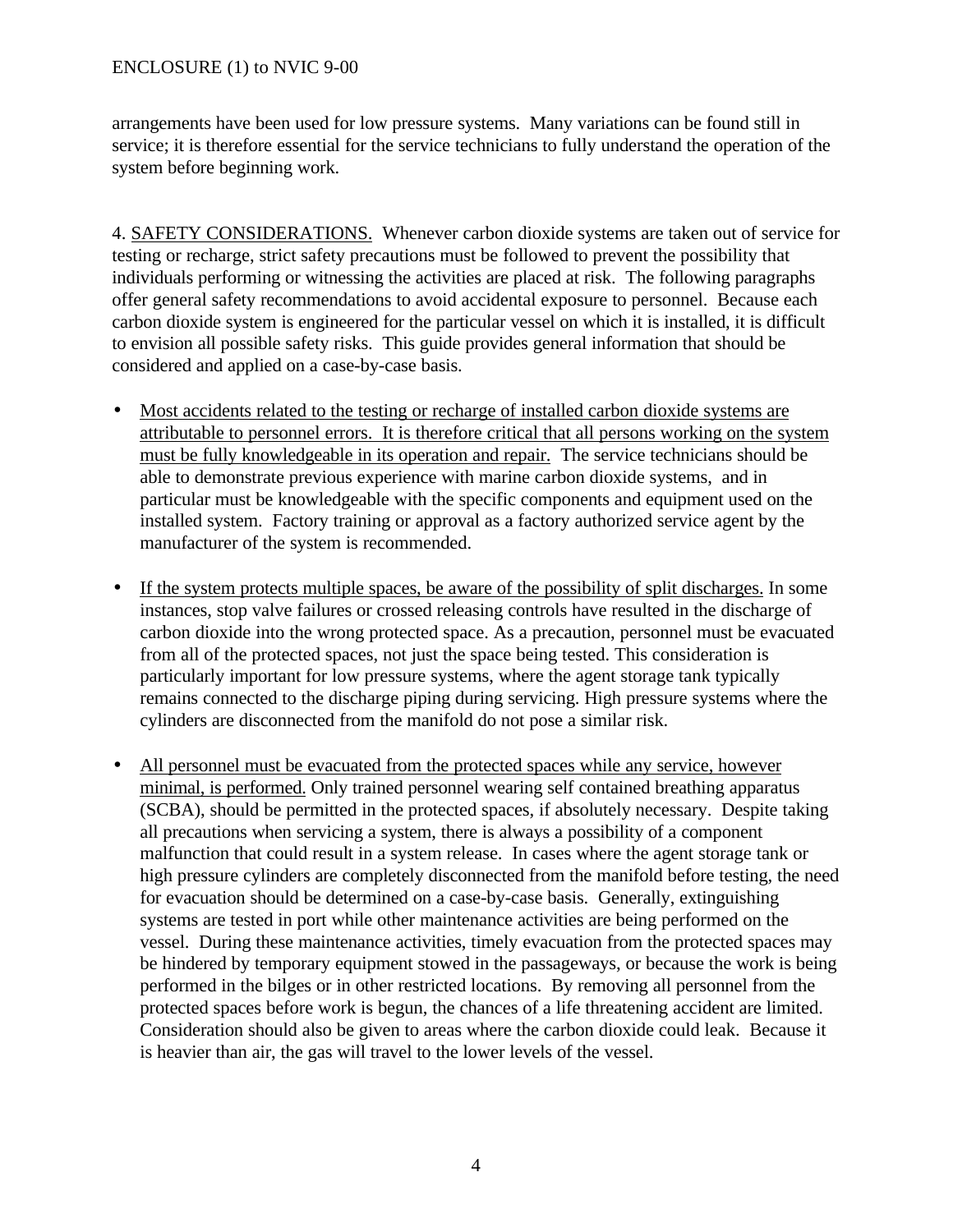- Establish and implement a plan to prevent personnel entry into the protected spaces until testing is completed and the spaces have been ventilated and determined to be safe for human occupancy. There have been cases where personnel have entered the protected spaces without knowing that a test was in progress. There have also been cases where persons have entered the protected space immediately after testing was performed not realizing the atmosphere inside the space was still hazardous. It is recommended that readily apparent warning notices be posted at each entrance to the protected spaces until the testing is completed.
- Before beginning, determine that a means of communication is available to summon help if it is needed. Confirm that the means of communication is operable and effective throughout the areas where personnel will be stationed. Anytime work is being performed on a carbon dioxide system, the master or person in charge should be notified of the type of service being performed and the number of people participating. The service technicians should have their own set of radios and it is strongly suggested that a member of the crew with a ship's radio be present whenever servicing is performed.
- Provide ready access to self-contained breathing apparatus. If there is an accidental release, the SCBA may be needed for escape, or could be necessary to rescue persons overcome by the carbon dioxide. An adequate number of SCBA should be provided for all test personnel. Before any work is begun, the SCBA should be verified functional, and the involved test personnel should be instructed on how to use the equipment.
- Determine what shipboard equipment will be disabled or operated if the system discharges. Carbon dioxide systems are typically fitted with pressure operated switches located on the manifold to shut down operating equipment that could prevent the fire from being extinguished. Usually this includes ventilation fans and fuel pumps. In some cases, the extinguishing system may secure the generators, in which case electrical power and lighting will be lost. There also may be power-operated doors that are closed, which could affect a ready escape from the area. Before conducting any work, it is vital to check with the chief engineer to determine what ship's equipment will be shut down by the testing. It may be necessary to have the ship's electrician disconnect the interlock circuits before beginning the work. Any ship's circuits that are disconnected during the servicing must be re-connected and functionally tested when the servicing is completed to ensure the extinguishing system is operable.
- Before beginning, evaluate the location of the agent storage room and plan an escape route. If a valve or component on the manifold fails during testing or servicing, the agent storage room could rapidly fill with carbon dioxide. Because systems are sized to protect areas much larger than the storage room, the release of even one cylinder could form a lethal concentration. Evaluate the width of the passageway or doors that must be passed in order to exit the storage room. If escape is through watertight doors, they should be fully undogged and secured open. The door from the storage room should swing out or should be secured in the open position. The release of carbon dioxide in a small room could cause a pressure increase of up to 0.5 psi (3.5kPa). When applied over the surface area of a standard door, the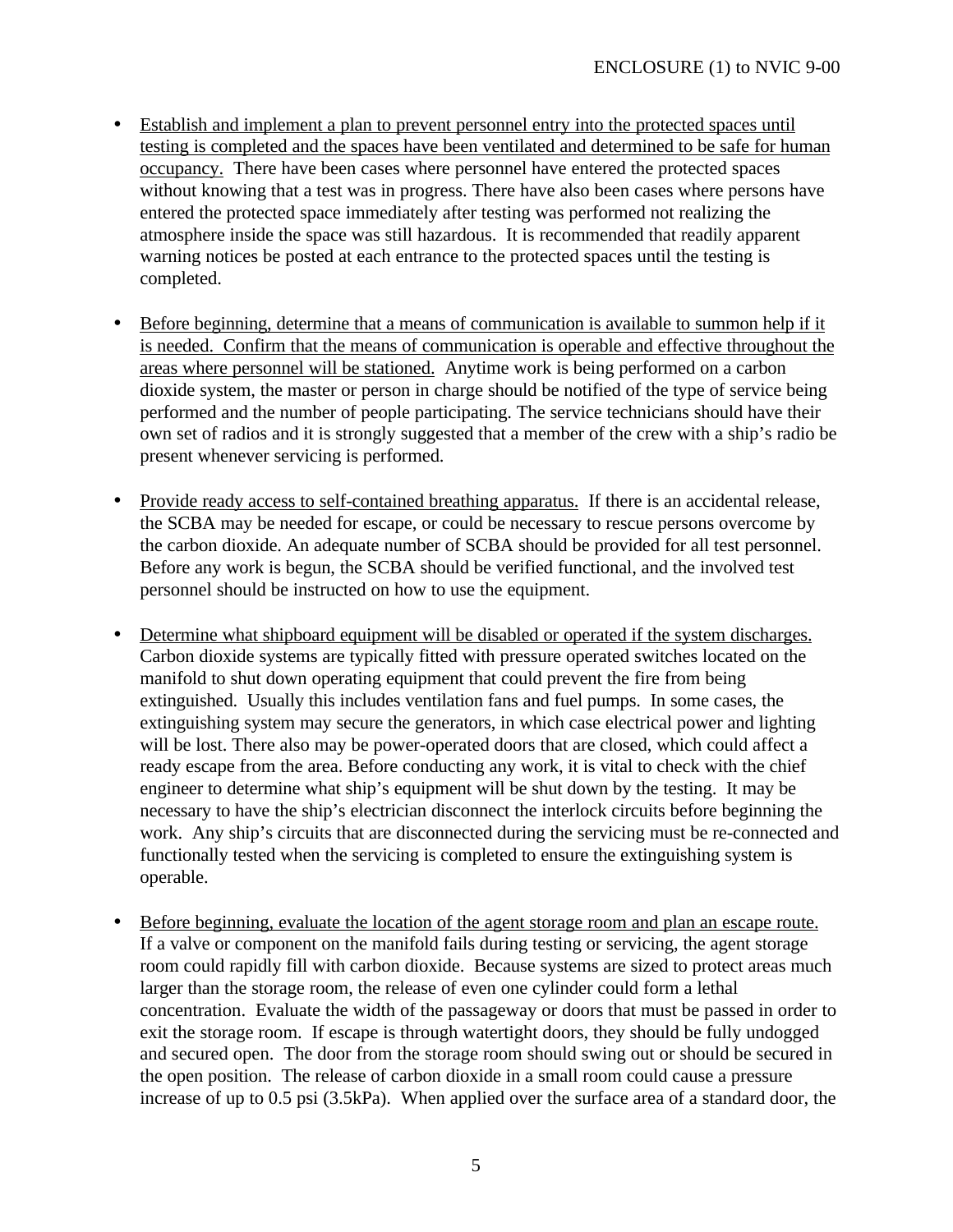pressure increase will require a door opening force of around 1400 pounds (6200 Newtons). Thus it is not possible for a person in the room to open an inward swinging door if it is closed. Also consider that carbon dioxide gas is heavier than air and will travel to and remain in lowlying areas. If the escape path is through such areas, SCBA should be readily available.

- The overall condition of the system should be evaluated before beginning any work. The service technicians should evaluate the physical condition of the equipment and should also carefully observe the installed configuration of valves and control heads. It is possible that previous service work may have installed the control heads incorrectly on the pilot cylinders or connected the releasing controls to the wrong stop valves. Any non-standard components should be carefully scrutinized. Rust and corrosion of the cylinders may indicate the potential for leakage or rupture if they are disconnected and moved. The cylinder brackets and piping supports should be checked to see that the equipment is properly restrained and will not fall during servicing. Any improperly installed equipment must be evaluated for its potential to release the system before servicing begins. Check the labeling and arrangement of all controls and stop valves to verify that the protected space is correctly identified and the controls are properly matched to the correct devices. Before the remote pull cables are disconnected from the stop valves for servicing, they should be field labeled with the name of the space protected to prevent confusion when they are re-installed.
- Protect exposed high pressure cylinder valves. When the cylinder releasing controls are serviced, it is necessary to remove the control heads from the pilot cylinder valves. The cylinder valves have a central piston or gas release plunger that is pushed down by the control head to discharge the carbon dioxide. When the control head is removed, the plunger is exposed and the carbon dioxide in the cylinder will discharge into the storage room if the piston is pushed down or accidentally struck. Protective safety caps are provided to avoid this, and should be used to replace the control heads whenever they are disconnected from the pilot cylinders.
- Disconnect all high-pressure cylinders from the manifold if the system distribution piping is to be pressure tested, or if an actuation test will be performed. Generally the system piping will be visually checked to ensure that there are no internal obstructions. The servicing agency may also blow air or gas from a small carbon dioxide cylinder through the piping to verify that the nozzles are clear. The actuation sequence of the system may also be tested by flowing a small quantity of carbon dioxide into the control piping to verify operation of the alarms and pressure switches. Because the valves on the carbon dioxide cylinders are pressure-operated, the introduction of this small amount of gas pressure into the manifold could cause the complete discharge of the system. Also note that the warning sirens are directly connected to the manifold. If the piping to the siren is pressurized it could also discharge the system.
- On low-pressure systems, verify that the tank shutoff valve is closed during testing. A small quantity of carbon dioxide is released into the manifold prior to conducting the service tests. It is important to verify that the mechanically operated tank shutoff valve is completely closed after the manifold has been filled with the test pressure. This valve should be carefully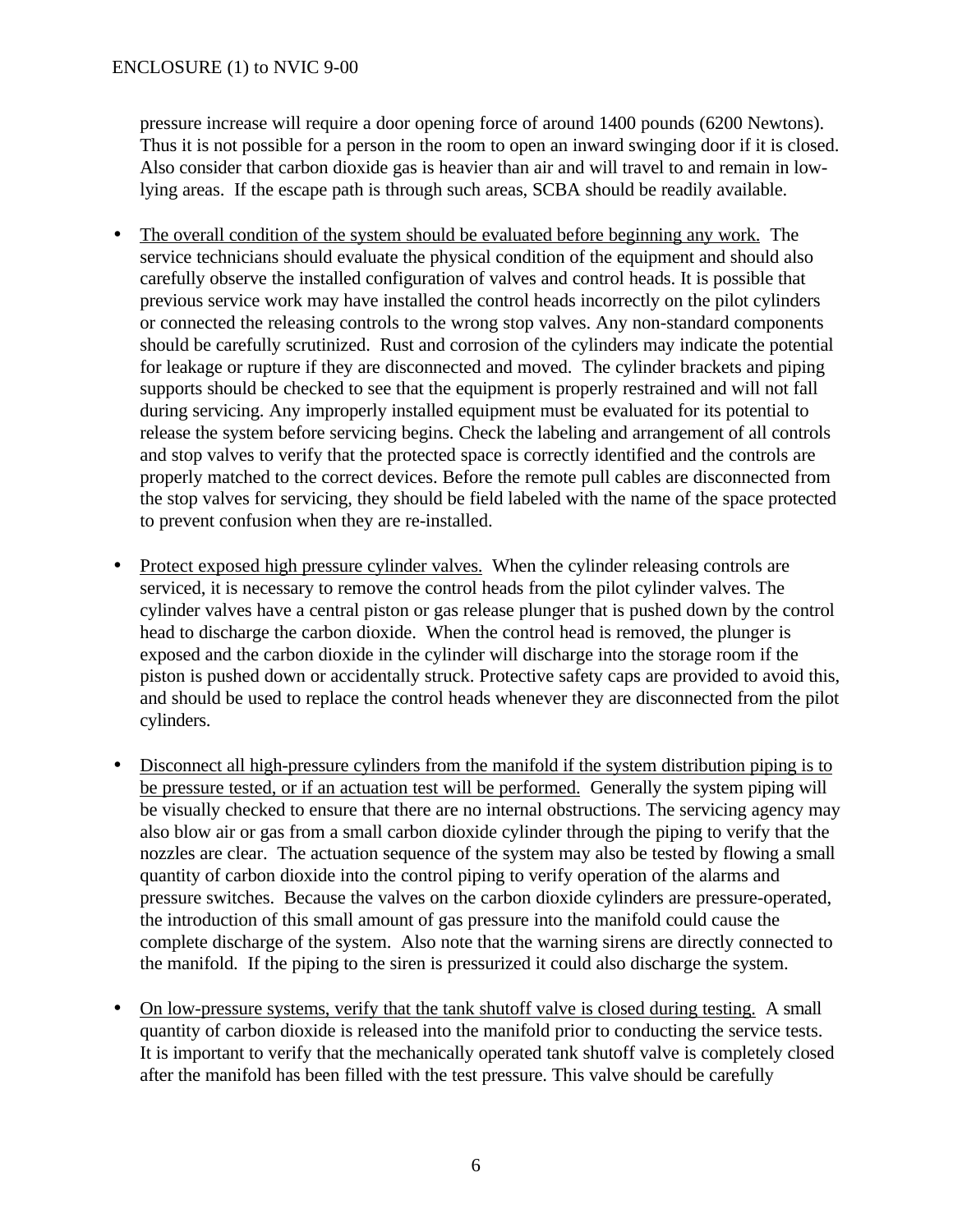examined to ensure that is properly assembled and installed such that it can be completely closed for testing purposes.

- Verify that all control heads are correctly re-installed after the work is completed. As noted above, the control heads have a central rod or plunger that pushes a piston down to open the cylinder valve. If the rod in the control head is not correctly positioned when the head is replaced onto the cylinder, it will cause the system to discharge when the lock nut is tightened. Most equipment requires the pilot cylinder control heads to be connected to the pull cables in only one configuration to be operable. Because the control heads are not marked "open" or "closed," a factory manual should be used to verify that all of the control equipment is correctly re-installed, and the system is left in an operable condition. Gas pressure-operated valves should be checked to ensure that the releasing lines are connected to the correct valve port.
- Verify that all stop valve or selector valve remote release controls are connected to the proper valves. It is particularly important to verify that stop valves are connected to the remote release controls for the space protected. Coast Guard regulations require all valves to be marked to indicate the spaces that are protected. On systems that protect multiple spaces, there is one agent supply connected to a manifold with multiple stop valves or selector valves that direct the flow of carbon dioxide to the protected spaces. If the remote releasing controls for the protected spaces are not connected to the correct stop valves, the agent will discharge into the wrong area if a fire occurs. If this happens, there may be no warning to the occupants, and a lethal concentration of agent could be rapidly reached, depending on the difference in volume between the two areas.
- If an accidental release occurs, immediately evacuate and do not re-enter the spaces affected until they have been ventilated and tested for an adequate oxygen concentration. If a release occurs, go immediately to a space that is not connected to the area where the carbon dioxide was released. It is preferable to evacuate to an on-deck open area. Do not allow anyone to re-enter the protected space without wearing an SCBA. Seek prompt medical attention for anyone exposed to the discharge, even if they appear to have recovered and are breathing normally. Both oxygen and carbon dioxide meters must be used to ensure the space is habitable before re-entry. Specifically test low-lying areas such as the bilges.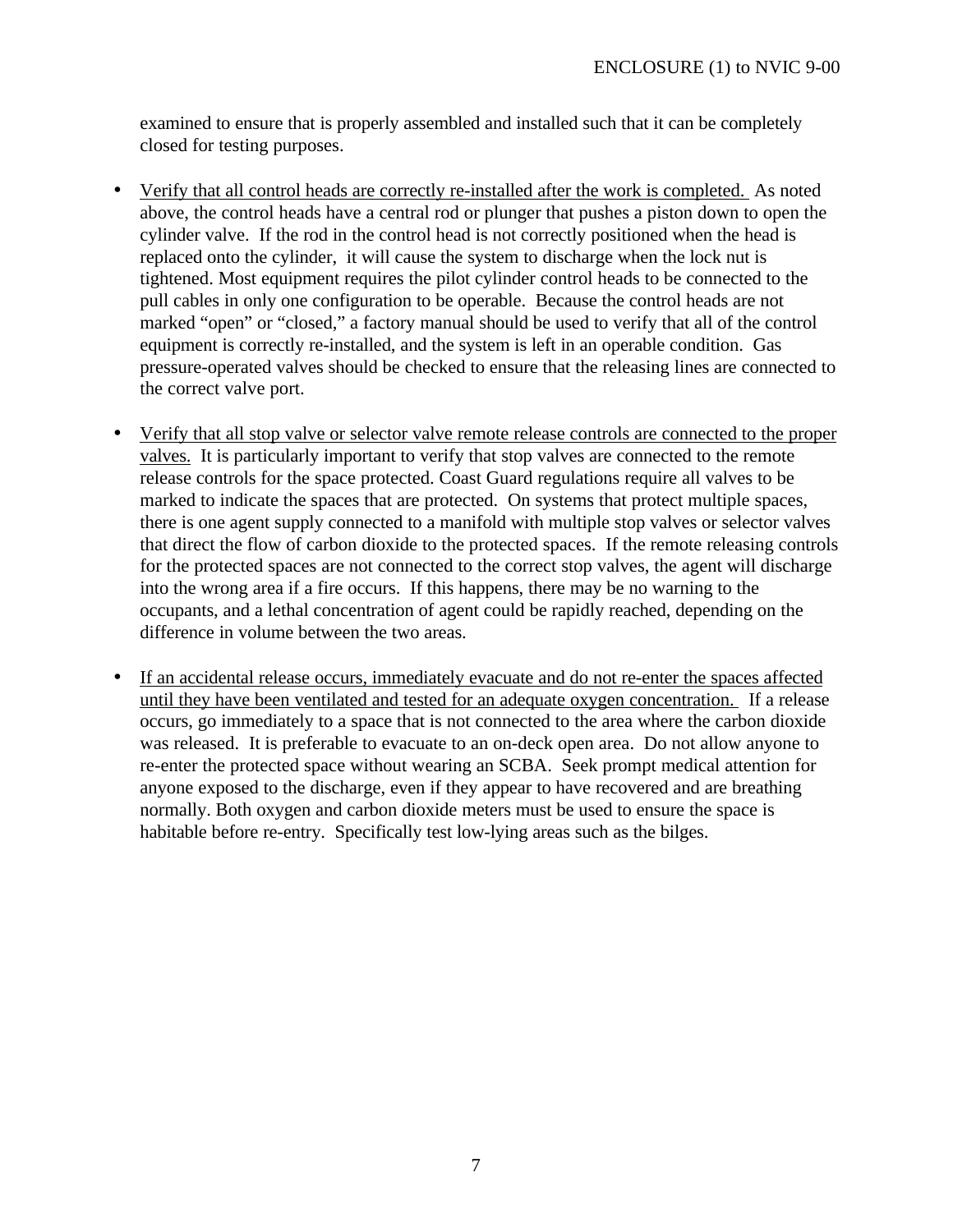# **INSTALLED CARBON DIOXIDE SYSTEM SERVICE SAFETY CHECKLIST**

| <b>VESSEL</b>                |
|------------------------------|
| <b>NAME</b>                  |
|                              |
| <b>DATE OF</b>               |
| <b>SERVICE</b>               |
|                              |
| <b>MANUFACTURER OF</b>       |
|                              |
| <b>LOCATION OF PROTECTED</b> |
|                              |
|                              |
| <b>NAMES OF</b>              |
| <b>TECHNICIANS</b>           |
|                              |

#### **PRE-SERVICE CHECKS**

 The service technicians have demonstrated evidence of an adequate level of training and experience in this manufacturer's equipment.

 An approved system drawing and a factory manual are available for use during the work, and are understood by the technicians.

 All personnel have been evacuated from the protected spaces and warning signs or other means are posted at each door to prevent unauthorized re-entry until the atmosphere is declared safe for occupancy.

 The Master or person in charge has been notified that the service is about to begin and is expected to finish at approximately \_\_\_\_\_\_\_\_\_\_\_\_\_\_\_\_\_\_.

 Radios or other means of communication are readily available for the service technicians to contact the bridge. The radios have been tested from the both the cylinder room and the protected space and are operable.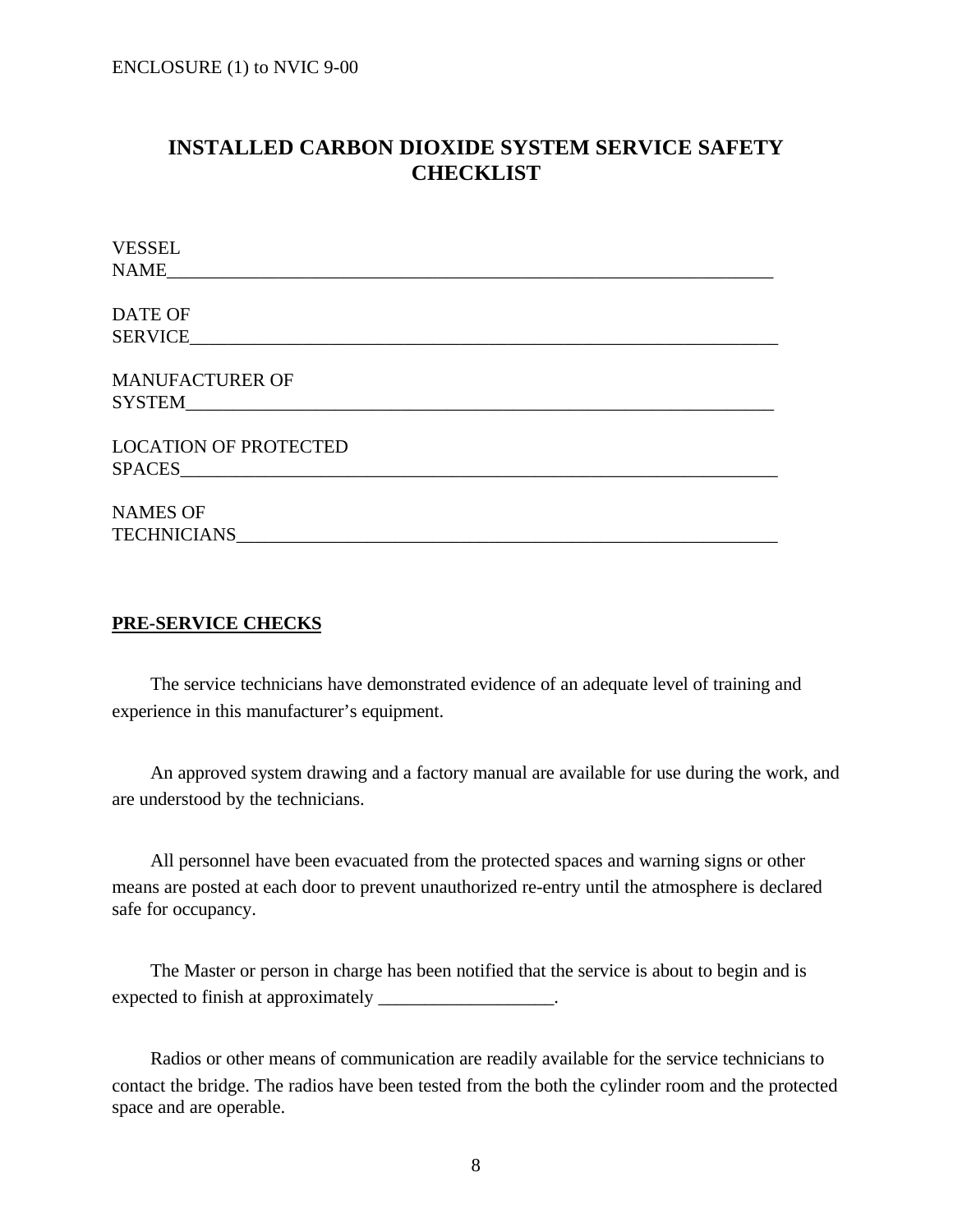An adequate number of self-contained breathing apparatus are available. Each SCBA has been verified functional. All testing personnel have received instruction and have demonstrated proficiency on the use of the equipment.

 The related shipboard systems that are shut down by the extinguishing system have been verified and determined not to impact the work or prevent escape from the area. Emergency or portable lights are available if needed.

 A clear path of escape from the cylinder room or work area has been established. All necessary doors have been secured in the open position. No automatically closing doors are in the escape path.

 The overall system condition has been checked and found acceptable before starting work. Cylinders and piping are securely mounted.

All components are factory approved. No after-market or altered devices observed.

 All releasing controls and associated stop valves are correctly identified as to the spaces protected.

All of the pilot cylinder control heads and stop valves are properly installed.

 If the discharge piping, time delay, or warning sirens are to be pressure tested, the high pressure cylinder bank has been disconnected from the manifold.

Protective safety caps are available to replace cylinder valve control heads.

#### **POST-SERVICE CHECKS**

 After the work is completed, verify that the system has been returned to service. All releasing controls are properly installed. All of the pilot cylinder heads and stop valve controls are in the correct or "set" position.

9